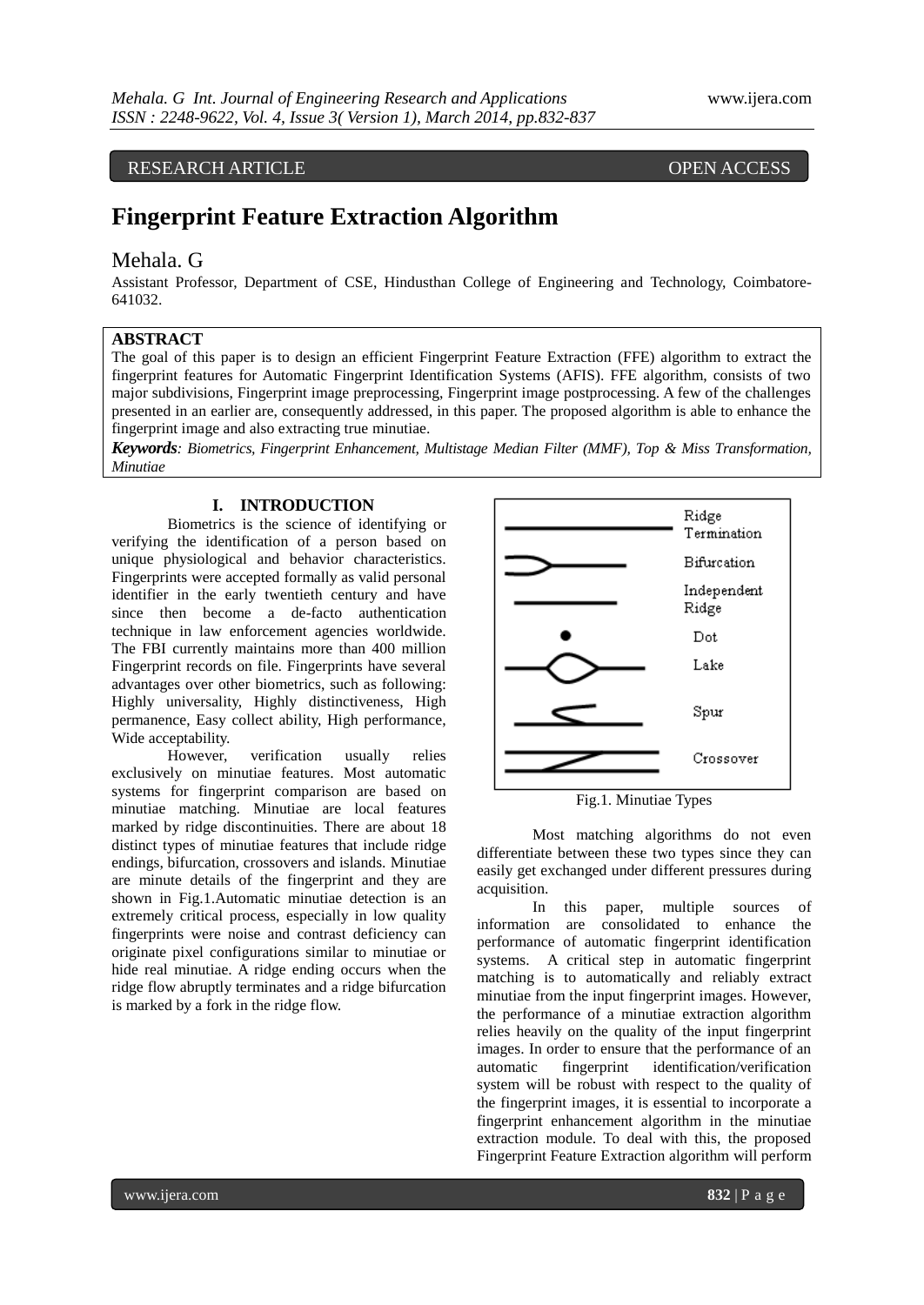Preprocessing method and Post processing method. A series of image enhancement is applied to the fingerprint image in Preprocessing method. With the use of enhanced fingerprint image, extract the true minutiae points in Post processing method

The Paper is organized as follows. Preprocessing method is presented in Section 2, Post processing method is presented in Section 3.

#### **II. PREPROCESSING**

In this section, a series of process is applied to the fingerprint image.



Fig.2. Steps involved in Preprocessing

Local histogram equalization is used for contrast expansion and Multistage Median Filtering(MMF) for noise reduction. The binarization process is applied by adaptive thresholding based on the local intensity mean. Thinning is done using morphological thinning operation, Hit and Miss Transformation.

#### **2.1 LOCAL HISTOGRAM EQUALIZATION:**

Histogram equalization defines a mapping of gray level p into gray levels q such that the distribution of gray level q is uniform. The mapping stretches the contrast (expands the range gray levels) for gray levels near the histogram maximum. Since contrast is expanded for most of the image pixels, the transformation improves the detect ability of many image features. The probability density function of a pixel intensity level  $k$ ,  $r$  is given by the equation,

$$
p_r(r_k) = \frac{n_k}{n}
$$
 (2-1)

Where:  $0 \le r_k$ ,  $k=0,1,2...255$ ,  $n_k$  is the number of pixels at intensity level  $r_k$  and n is the total number of pixels. The histogram is derived by plotting  $p_r(r_k)$  against  $r_k$ . A new intensity  $s_k$  of level k is defined as:

$$
s_k = \sum_{j=0}^k \frac{n_j}{n} = \sum_{j=0}^k p_r(r_j)
$$
 (2-2)

We apply the histogram equalization locally by using a local window of 11x11 pixels. This results in expanding the contrast locally, and changing the intensity of each pixel according to its local neighborhood. Figure 2.1 (right) present the improvement in the image contrast obtained by applying the local histogram equalization. Histogram equalization is to expand the pixel value distribution of an image so as to increase the perceptional information.



Thus Histogram equalization produces the contrast enhanced fingerprint image for the Multistage Median Filter (MMF) noise removal process.

### **2.2 MULTISTAGE MEDIAN FILTER:**

Performs filtering of a video stream using the multistage implementation of the median filter. The same procedure as in Moving Average Filter is followed, with the difference that only one parameter is given for the 3D window size, as it can only be cubic.

Pixels in a low bit-rate encoded image are categorized into two or more categories. In one embodiment three pixel categories are used: 1) pixels belonging to quasi-constant (QC) regions where the pixel intensity values vary slowly 2) pixels belonging to textured regions which are characterized by many small edges and thin-line signals portions), and 3) pixels belonging to dominant-edge (DE)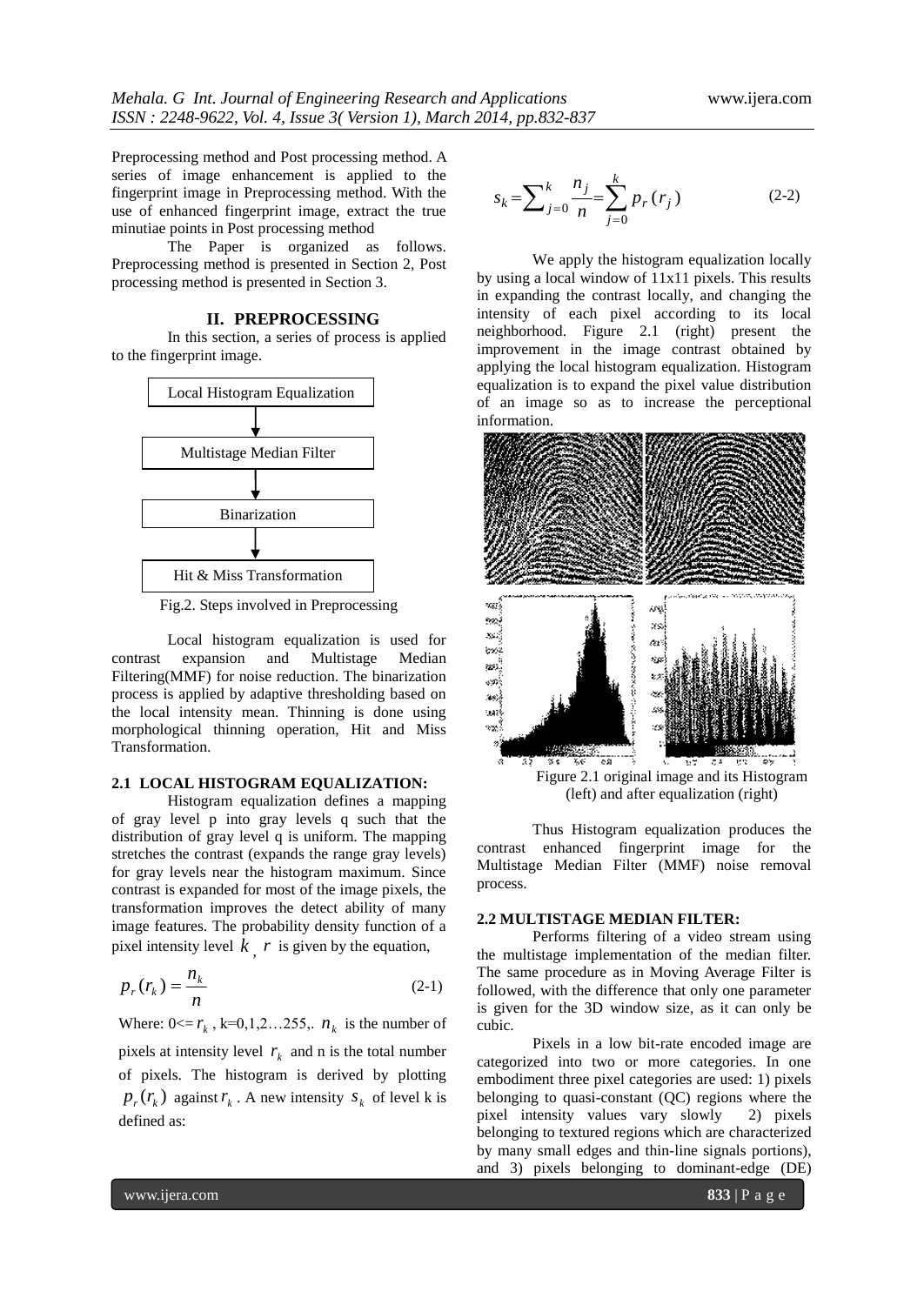regions which are characterized by few sharp and dominant edges. In one embodiment dominant-edge pixels are categorized first, then quasi-constant and textural pixels are distinguished from the remaining pixels using the number of zero-crossings among the pixels and a threshold. Conventional spatial filters that are well suited for each pixel category type are then used to enhance each region of the image. In one embodiment, various combinations of spatial filters are used to enhance the image.

The median filter has been frequently used in image processing. Although it does a good job at suppressing noise, features such as thin lines are removed.

Let  $\{x(.,.)\}$  be a discrete two-dimensional sequence, and consider the set of elements inside a  $(2N+1)x(2N+1)$  square window W centered at the  $(i,j)$ <sup>th</sup> pixel.

Define the following four subsets of the window W:

| $W_{0,1}(i,j) = \{x(i,j+k); -N \le k \le N\}$             | (1) |
|-----------------------------------------------------------|-----|
| $W_{1,1}(i,j) = \{x(i+k,j+k); -N \le k \le N\}$           | (2) |
| $W_{1,0}(i,j) = {x(i+k,j); -N \le k \le N}$               | (3) |
| $W_{1,-1}(i,j) = \{x(i+k,j-k); -N \le k \le N\}$          | (4) |
| Suppose that $z_s(i,j)$ (s=1,2,3,4) are the median values |     |
| of the elements in the four subsets, respectively, and    |     |
| $Y_p(i,j) = min[z_1(i,j), z_2(i,j), z_3(i,j), z_4(i,j)]$  | (5) |
| $Y_q(i,j) = max[z_1(i,j), z_2(i,j), z_3(i,j), z_4(i,j)]$  | (6) |
|                                                           |     |

Then the output of the multistage median filter (MMF) is defined by

 $Y_m(i,j)=\text{med}[y_n(i,j), y_q(i,j), x(i,j)]$  (7) One of the advantages of the MMF is its

ability to preserve details of images. For example, the three pixel long bright line can be preserved with a 3x3 window. The fingerprint filtered by Multistage Median Filter is shown in Fig.3.



Fig.3. Filtered Image

#### **2.3 BINARIZATION:**

The operation that converts a grayscale image into binary image is known as binarization. Binarization refers to the process of reducing the bit depth of the grayscale image to just 1 bit per pixel. The straight forward approach for binarization relies on choosing a global threshold T. The binarized image I is obtained as follows.

$$
I_{new}(n_1, n_2) = \begin{cases} 1 & \text{if } I_{old}(n_1, n_2) \ge Local Mean \\ 0 & otherwise \end{cases}
$$
 (2-3)

This is a very well studied problem in the

www.ijera.com **834** | P a g e

area of image processing and computer vision. There exists optimal approach to determine this threshold T based on the statistics of the gray scale distribution within the image. However, due to the non-stationary nature of the fingerprint, such algorithms are not suitable or are sub-optimal at best. The brightness of the image may vary across different regions of the fingerprint image. Therefore an adaptive binarization is often used for this purpose. In such techniques, the threshold T is determined locally considering the properties of the local neighborhood.

The local adaptive thresholding is applied to the directionally filtered image, which produces the final enhanced binary image. This involves calculating the average of the gray-level values within an image window at each pixel, and if the average is greater than the threshold, then the pixel value is set to a binary value of one; otherwise, it is set to zero. The gray-level image is converted to a binary image, as there are only two levels of interest, the foreground ridges and the background valleys.

The fingerprint images possess ridge flow patterns with slowly changes in directions. They may have various gray-level values due to non-uniformity of the ink intensity, non-uniform contrast with the sensors by users or changes in illumination and contrast during image acquisition process. Obviously, Global thresholding method fails to create good quality binary images for further feature extractions. The resultant image of the given fingerprint image is shown in Fig.4.



Fig.4. Binarized Fingerprint Image

We carried out the binarization process using an Adaptive threshold that separates the foreground from the background with non uniform illumination. In this approach, each pixel is successively examined and assigned white and black value. This is of particular importance, since the binarization step is very critical to the process of minutiae detection. Errors in this stage propagate into subsequent phases of feature extraction. Therefore, the binarization process has to be robust and resilient to the quality of input image.

#### **2.4 THINNING**

The final image enhancement step typically performed prior to minutiae extraction is thinning. Thinning is a morphological operation that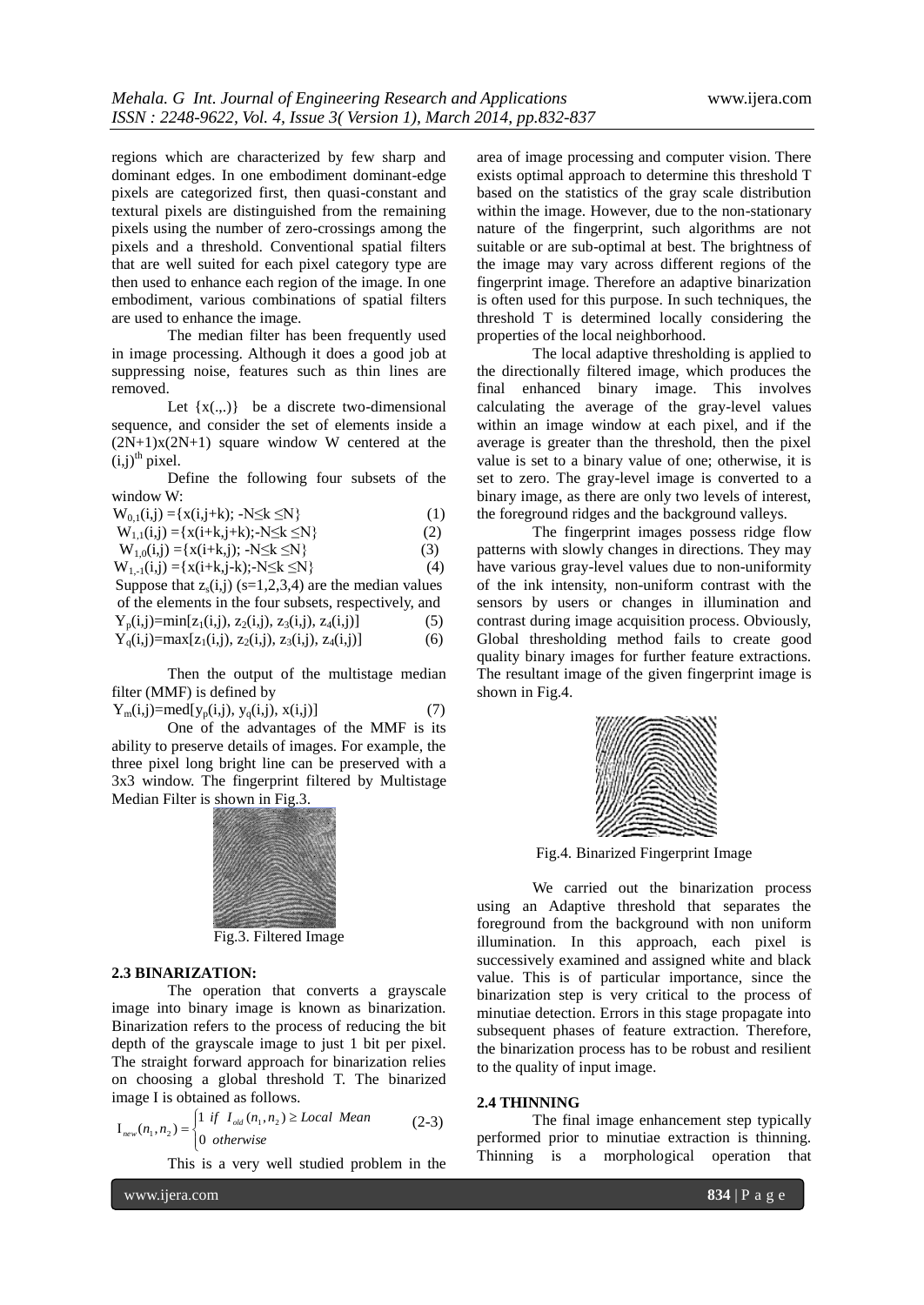successively erodes away the foreground pixels until they are one pixel wide. A standard thinning algorithm, Hit-or-Miss Transformation is employed, which performs the thinning operation using two sub iterations. Each sub iteration begins by examining the neighbourhood of each pixel in the binary image, and based on a particular set of pixel-deletion criteria, it checks whether the pixel can be deleted or not. These sub iteration continues until no more pixel can be deleted.

The thinning of a Binarized image is achieved by using the structuring elements ${B}$  which is shown in Fig.5.

$$
\{B\} = \{B^1, B^2, \dots, B^8\}
$$

The process of thinning is done by the following equation,

(Binarized Image  $\[\mathbb{R}^8\]$   $\[\mathbb{R}^8\]$   $\[\mathbb{R}^8\]$  (2.4)



Fig.5. Structure Elements

The application of the thinning algorithm to a fingerprint image preserves the connectivity of the ride structures while forming a skeleton version of the binary image. This skeleton image is then used in the subsequent extraction of minutiae. Automatically detected minutiae may be slightly perturbed from its original location because of the noise introduced during the binarizing and thinning processes. Hence we should apply the thinning process without affecting the minutiae locations. The resultant of thinning process is shown in Fig.5.1.



image Fig.5.1. Fingerprint Image after Applying Binarization and Thinning

#### **III. POSTPROCESSING:**

The post processing stage of the proposed algorithm involves the detection of true minutiae, the ridge ending and bifurcation.

#### **3.1 DETECTION OF TRUE MINUTIAE**

The candidate minutiae are detected in a single scan of the thinned ridge map image using 3 x 3 windows. Each ridge pixel (value 1) is classified based on the number of 0 to 1 transitions meet when making full clockwise trip along its 8 neighborhood pixels. If there is only one such transition then the

pixel is classified as a candidate ridge ending. If the number of transition is 3 then the pixel is classified as a candidate ridge bifurcation. In all other cases the pixel is not included into the candidate minutiae set.

The number of candidate minutiae detected as above is much larger than the number of genuine minutiae in the fingerprint image. Most of the candidate minutiae have no meaning corresponding to the fingerprint image, they being associated with different false minutiae structures. The post processing algorithm present in the following tests the validity of each candidate minutiae by analyzing the thinned ridge map image in W x W neighborhood of the minutiae.

#### **3.2 ALGORITHM**

For each candidate minutiae (ridge ending and ridge bifurcation):

1. Create and initialize with 0 am image L of size W x W. each pixel of L corresponds to a pixel of thinned image which is located in a W x W neighborhood centered in the candidate minutiae.



Fig.6. Example of Minutia validations.

- 2. Label with -1 the center pixel of L (Fig. 6(a), 7(a)). This is the pixel corresponding to the candidate minutiae point in the thinned ridge map image.
- 3. if the candidate minutiae is ridge ending then:
- a) Label with 1 all the pixel in L with correspond to the pixel connected with the candidate ridge ending in the thinned ridge map image(Fig.6(b)).
- b) Count the number of 0 to 1 transition  $(T_{01})$ met when making full clock wise trip along the border of the L image (Fig.6(c)).
- c) If  $T_{01} = 1$ , then validate the candidate minutiae as true ridge ending.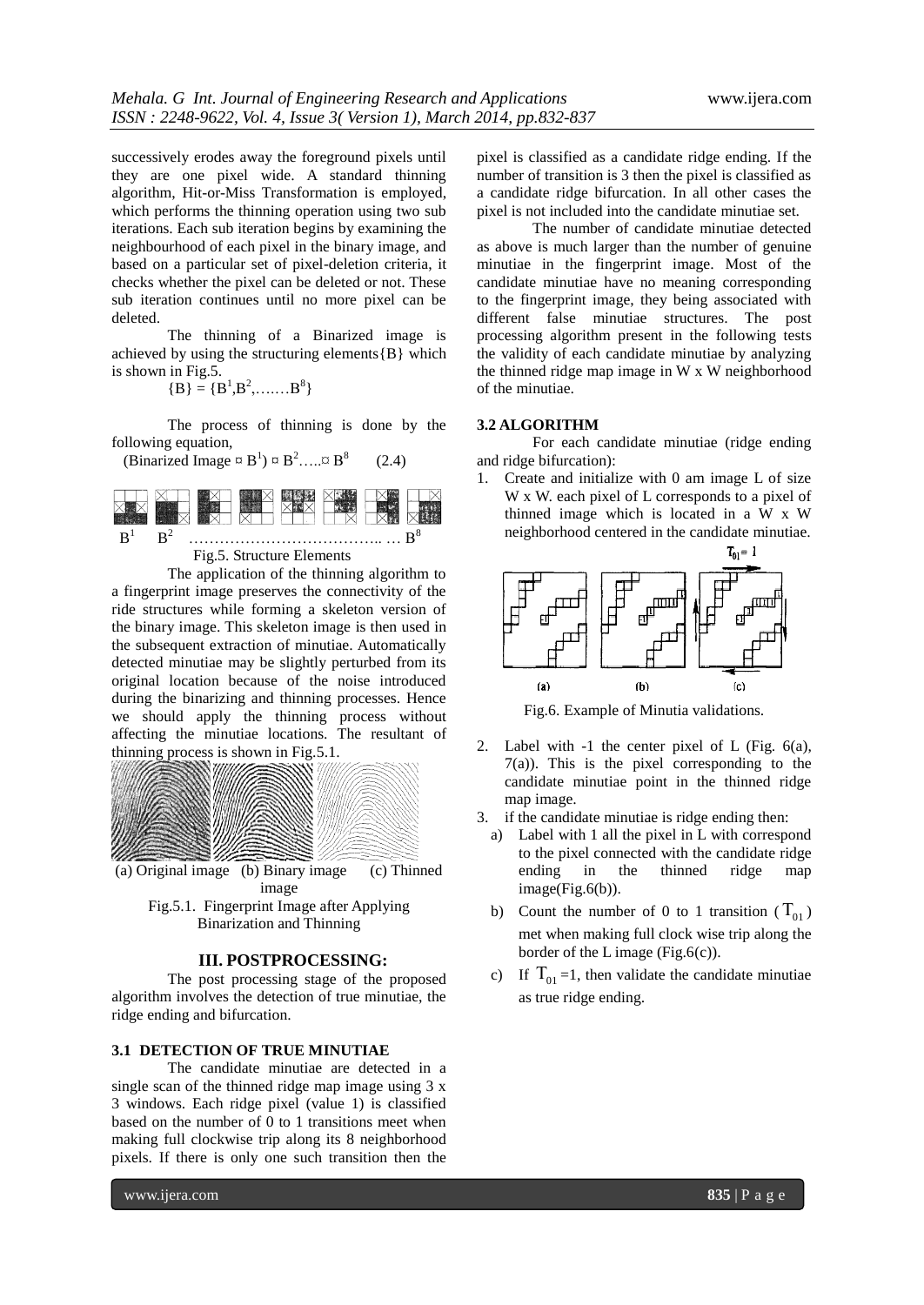



Fig.7. Changes in the L images after different steps of the algorithm.

- 4. if the candidate minutiae is a ridge bifurcation then:
	- d) Make a full clockwise trip along its 8 neighborhood pixels of the candidate ridge bifurcation, and label in L with 1,2 and r respectively the three connected components met during this trip(Fig. 7(b)).
	- e) For  $l=1,2,3$  (Fig. 7 (c),(d),(e), label with 1 all pixels in L which:
	- i. Have the label 0;
	- ii. Are connected with an l labeled pixels;
	- iii. Correspond to 1 valued pixels in thinned ridge map;
	- f) Count the number of 0 to 1, 0 to 2, 0 to 3 transitions met while making a full clockwise trip along the border of the L image. The above three numbers are denoted by  $T_{01}$ ,  $T_{02}$

and  $T_{03}$  respectively as shown in (Fig.7(f)).

g) If  $T_{01} = 1 \wedge T_{02} = 1 \wedge T_{03} = 1$ , then validate the candidate minutiae as a ridge bifurcation.

The dimension W of the neighborhood analyzed around each candidate minutiae is chosen larger then two times the average distance between two neighborhood ridges.



C. Binarized Image D.Thinned Image

Fig.8. Output of Preprocessing

#### **POSTPROCESSING:**





A.True Ridge End B. True Ridge Bifurcation Fig.9. Output of Post processing

#### **V. CONCLUSION**

The primary goal of Fingerprint Feature Extraction(FFE) is the enhancement of the fingerprint images using Multistage Median Filter and also extract true minutiae from the thinned fingerprint images. Firstly, this paper focused a series of techniques for fingerprint image enhancement to facilitate the extraction of minutiae. Experiments were then conducted using a combination of both good test images and poor fingerprint images in order to provide a well balance evolution on a more qualitative and accurate measure of the performance. Whereas poor images rely on qualitative measures of inspection, but can provide a more realistic evaluation as they provide a natural representation of fingerprint imperfection such as noise and corrupted elements.

The final results have shown that combined with an accurate estimation of the minutiae, the multistage median filter is able to effectively enhance the clarity of ridge structures while reducing noise. In contrast, for low quality images that exhibit high intensities of noise, the filter is highly effective in